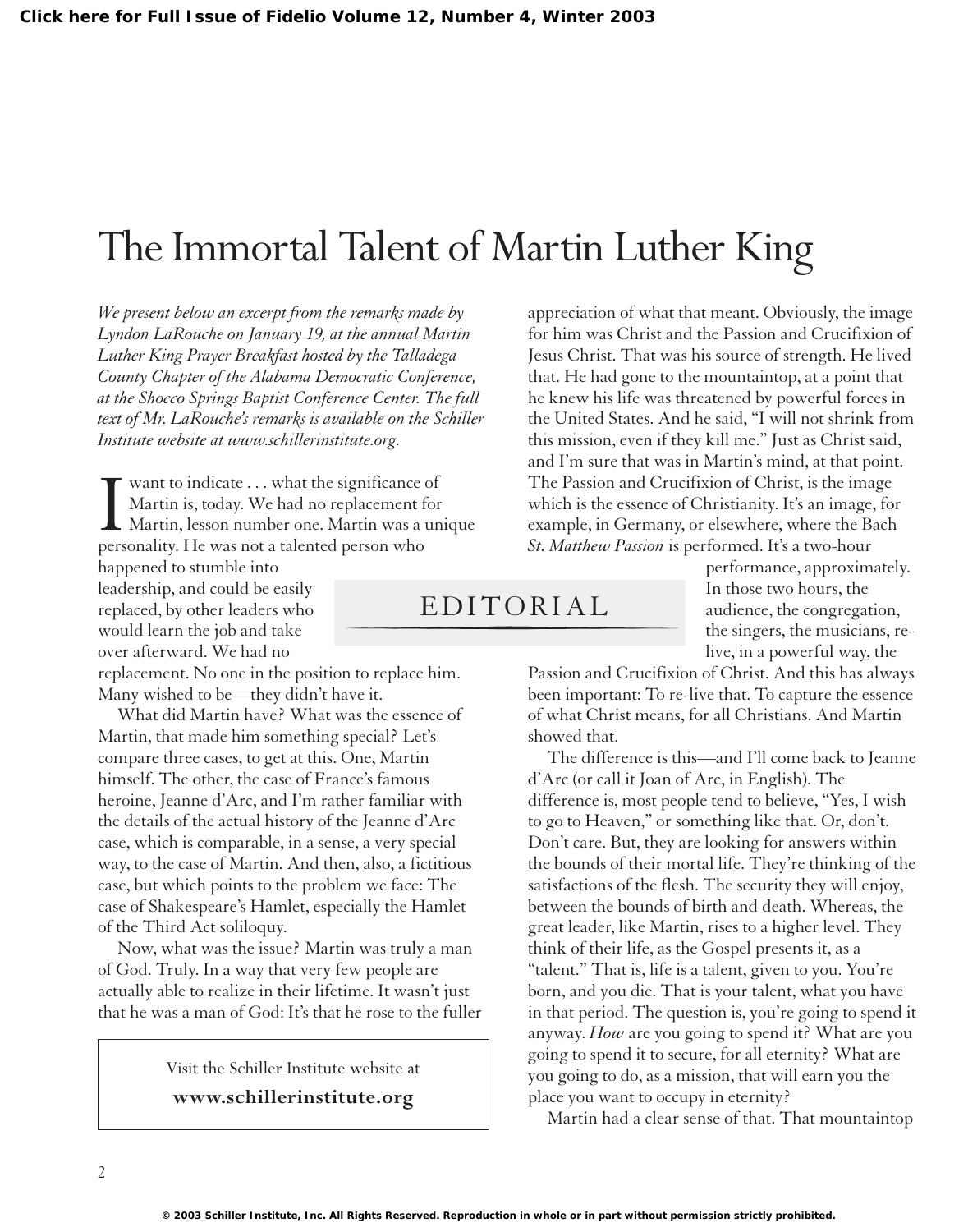address, for me, struck me years ago—*clear.* It was just a clear understanding, of exactly what he was saying; what he was saying to others. Life is a talent. It is not what you get out of life. It's what you put into it, that counts.

Martin had that. That's why he was a leader. And I've known many of the other leaders with him, in that period. *They didn't quite have the same spark.* They may have accepted the idea. They may have believed in it. *But, it didn't grip them,* the same way it did Martin. And it came to grip him, more and more, I'm sure, as he took on more and more responsibilities. As a leader, you feel this. You see your people. You see the things you have to cope with, the suffering; you see the danger. And you have to find within yourself the strength, not to flinch. Not to compromise.

### The Case of Jeanne d'Arc

Take the case of Jeanne d'Arc, to the comparison— Joan of Arc, as she's called. This is the real history. She was such a significant figure, in the Fifteenth century, that her history was thoroughly documented at the time, and cross-checked, and so forth. She was a figure in all Christianity. She was a key figure in the history of France.

Here she is, a young woman, coming from a farming background, who is inspired to believe that France must be freed from the terrible occupation of the Norman chivalry. That France must become a true nation. And that it must be risen out of its condition, to become a nation, to take care of these problems. That God wished this to happen. So, she went, through a series of events, to a Prince, who was the heir, nominally, to the throne of France. And she said to this Prince, having gotten in there, with various credentials, "God wants you to become King." And he looked at her, and he said, "What do you want from me?" She said, "I don't want anything from you. God wants you to become a King."

And so, because of her power, of her personality and her mission, the King gave her the command of some troops. And a very serious battle at that time, under the assumption that she would be killed, as the leader of these troops, and that would settle the whole problem. She wasn't killed. She won the battle! Personally leading the battle.

And, France was mobilized for the idea of its independence, to a large degree, as a result.

Then the time came, that the Prince was crowned

## 'I've been to the mountaintop'

We've got some difficult days ahead. But it really doesn't matter with me now. Because I've been to the mountaintop. Like anybody, I would like to live a long life. Longevity has its place. But I'm not concerned about that now. I just want to do God's will. And He's allowed me to go up to the mountain. And I've looked over. And I've seen the Promised Land. And I may not get there with you. But I want you to know tonight that we as a people will get to the Promised Land. So I'm happy tonight. I'm not worried about anything. I'm not fearing any man. Mine eyes have seen the glory of the coming of the Lord.

> *—Dr. Martin Luther King, Jr. April 3, 1968*

King. But then the King betrayed her, to the enemies of France, to the British, the Normans. And she was put on trial by the Inquisition, which is a *horrible* thing. This is the worst kind of injustice you can imagine. And in the course of the trial, she was offered bait: "If you will back off a little bit, girl, we won't burn you at the stake, alive." And, what they did, she said, "No." She flinched—"Maybe, I should compromise." She had priests in there, trying to get her to compromise. She said, "I won't compromise. I can not betray my mission."

She had gone to the mountaintop. "I will not betray my mission. I will stay my course."

So, they took her. They tied her to a stake. They piled the wood on the stake. They set fire to the pile, while she was alive. They cooked her to death. Then, they opened the pile of wood, to see if she was alive or not; they found she was dead. And they continued the process, restarted the fire, and burned her into ashes.

But, out of that, two things happened. Out of that, France revived and got its independence. And later, got the first modern nation-state, of Louis XI of France. And the significance of that, is this for us

*Please turn to page 94*